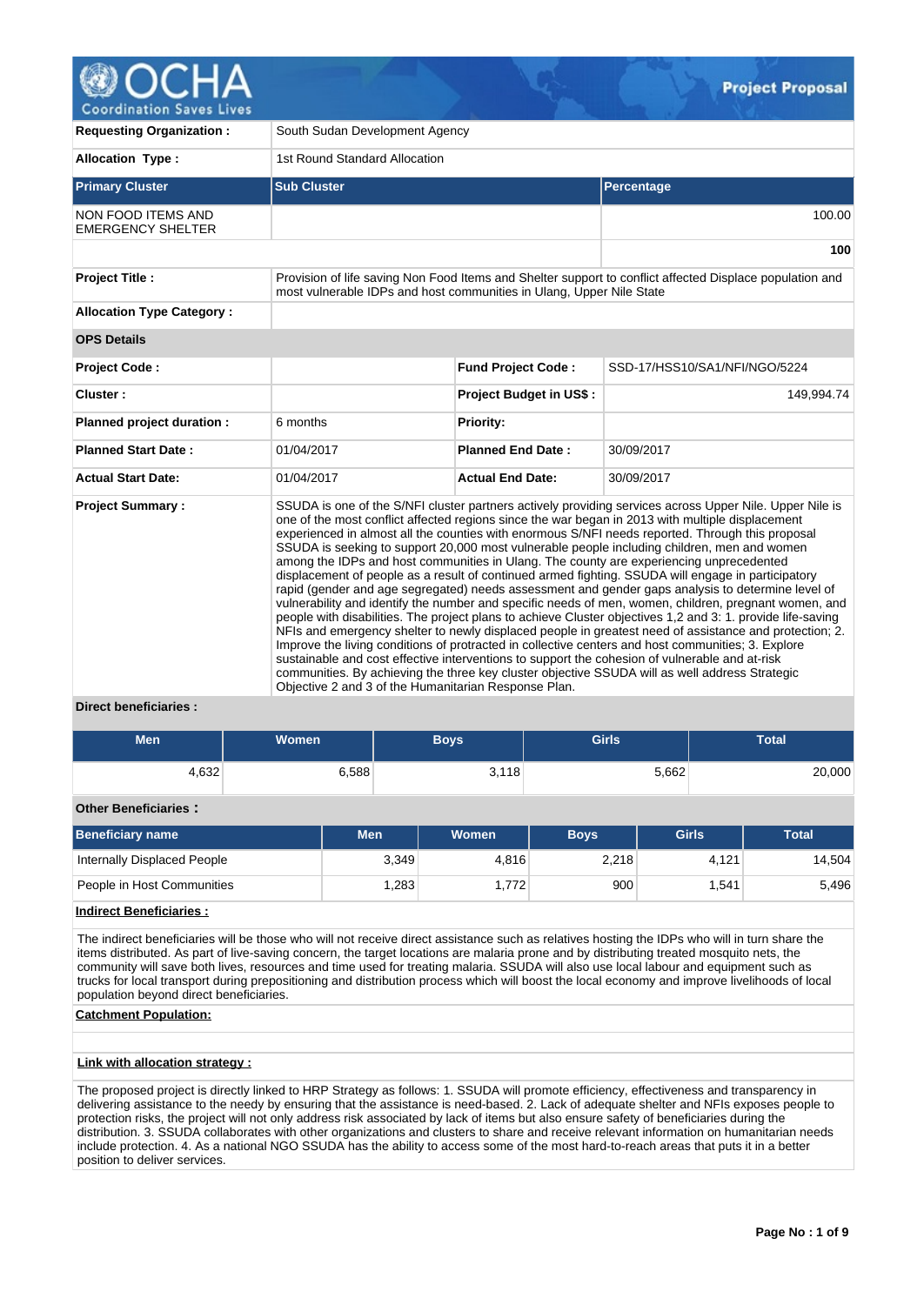# **Sub-Grants to Implementing Partners :**

| <b>Partner Name</b>                                    |                                              | <b>Partner Type</b>     |  | <b>Budget in US\$</b>       |  |  |  |  |  |  |
|--------------------------------------------------------|----------------------------------------------|-------------------------|--|-----------------------------|--|--|--|--|--|--|
|                                                        |                                              |                         |  |                             |  |  |  |  |  |  |
| Other funding secured for the same project (to date) : |                                              |                         |  |                             |  |  |  |  |  |  |
|                                                        | <b>Other Funding Source</b>                  |                         |  | <b>Other Funding Amount</b> |  |  |  |  |  |  |
|                                                        |                                              |                         |  |                             |  |  |  |  |  |  |
| <b>Organization focal point:</b>                       |                                              |                         |  |                             |  |  |  |  |  |  |
| <b>Name</b>                                            | <b>Title</b>                                 | <b>Email</b>            |  | <b>Phone</b>                |  |  |  |  |  |  |
| Kennedy Onjweru                                        | Programmes Director                          | kodhiambo@ssuda.org     |  | +211916156350               |  |  |  |  |  |  |
| Jackline Bosco                                         | Finance and<br><b>Administration Manager</b> | jbosco@ssuda.org        |  | +211916156351               |  |  |  |  |  |  |
| <b>Bernard Oluma</b>                                   | <b>EPR Coordinator</b>                       | stbernards114@gmail.com |  | +211916156355               |  |  |  |  |  |  |
| <b>BACKGROUND</b>                                      |                                              |                         |  |                             |  |  |  |  |  |  |

#### **1. Humanitarian context analysis**

The recent reports from UNOCHA (February 2017) confirms that the conflict in South Sudan is escalating with some 3.4 million people already displaced since the conflict began including nearly 1.9 million people internally displaced and more than 1.5 million refugees in neighboring Countries-Uganda, Kenya, Sudan, DRC and Ethiopia. In addition, some 4.9 million people are now estimated to be severely food insecure, with the figure expected to rise to 5.5 million at the height of lean season in July. In February the government and concerned UN Agencies (UNICEF, WFP and FAO) declared state of famine in 2 Counties where 100,000 people majority of whom are women and children are facing starvation and a further 1 million are on the brink of famine. Furthermore, livelihoods across the country and Upper Nile region in particular have been decimated by continued conflict and worsening economic crisis, with livestock looted, killed and diseaseprone and crops destroyed or farming activities stopped due to violence, mass displacement and unfavorable weather. According to UNICEF, more than one million children across South Sudan are estimated to be severely acutely malnourished. Services in health, HIV/AIDS, education, WASH and markets have been disrupted through displacement and destruction and occupation of facilities by armed actors and susceptibility to disease including cholera has risen alarmingly. In Upper Nile the areas where SSUDA is operating including Ulang fighting has continued to target and drive civilians from their homes. The Armed clashes and insecurity have also continued to other locations in Ulang and Nassir increasing people to other collective centres. New and protracted IDPs including vulnerable communities such as women and children remain exposed to rain, sun, wind, cold weather and other life threatening harsh environmental conditions whenever they are displaced having lost their household properties in the conflict or unable to replaced dilapidated items. Upper Nile is a malaria prone area in addition to flood problems that also displace residents every year. Lack of NFI/S materials has more specifically impact on women's and girls' privacy and dignity as well as effects on gender and sex needs and roles. Additionally, in Upper Nile, the conflict has already weakened both livelihoods and coping mechanisms of the population. Furthermore, continued collapse of basic services, including health, education and market functionalities has increased demand on humanitarian organizations to provide services to the needy. On the other hand, humanitarian operating environment and high logistic cost is increasingly making humanitarian response very challenging especially for international NGOs with many organizations having either scaling down or withdrawing their presence. Through this proposed project, SSUDA is well placed and is planning to respond to NFI/S needs of 20,000 conflict affected IDPs and host communities in hard to reach areas in Ulang.

#### **2. Needs assessment**

According to NFI/ES Cluster 217 SSHF 1st allocation, the target locations are some of the most affected areas and need of NFI intervention. SSUDA field staff has been part of the recent joint multi-sectoral and rapid assessment in the target areas. In Ulang, SSUDA staff conducted an assessment in November 2016 targeting Ulang, Yomding and Doma, visited in February 2017 and observed serious need of NFI intervention.The community in Ulang estimated at 90,583 (According to County Coordinator – ROSS Office) people is faced by two type of conflict. The first is the fighting between the government and SPLM/A-IO which had displaced many people from rural areas into Ulang centre and other safer areas. The other conflict is intra-communal conflict between Jikany (Chie-Lang) Nuer and Lou Nuer of Akobo. Ulang center has a population of 22,00 people with mainly women and children. Other payams in Ulang County include Nyangora, Yiing, Barmach, Thulup and Rir Nyang which are close to Ulang Centre and Wathjak, Kuich, Bimbim, Yomding and Doma that are a further distance from the centre. According to the Commissioner there are total 90,583 people in the Ulang including Doma and Kuich which were curved from Ulang. The aggregated data was however not available. Out of the total number 19771 are IDPs while the rest are host community. Majority of IDPs are integrated into host communities, other live in collective centres including along the river bank and institutions such as churches and Commissioner's office compound. The main survival mechanism and livelihood activities in the area remain subsistence fishing and farming (in rural part). Women are more engaged in domestic chores, fish vending and small gardening. Brewing and selling of local brew is also commonly practiced by women.. The assessment report recommended immediate humanitarian support including ES/NFIs to the affected communities. It also recommended a multi-sectoral assessment to identify other needs since Ulang has been inaccessible and under-served for a long period of time as a result of frequent fighting and multiple displacements. On a second follow-up in February 2017, a military clash in January in Ulang displaced close to 5000 people from Wathjak Payam to Kuich Payam and a further close to 4,000 people from Bimbim Payam to Yomding mostly old men and women that needs immediate ES/NFIs intervention. Because of frequent movement across the river, the host community has equally become very vulnerable and in need of emergency shelter and NFIs. From the two missions to Ulang, it was observed that several host community has managed to re-build their temporary shelters but others including female-headed households spend their night in the cold or under trees. There are no NFIs in the local markets but even if there was any, the community would not afford to acquire them due to lack of money. High prevalence of malaria and skin infections among the community members is a justification of people not using mosquito nets. Several households visited were seen with old jerry cans and a few kitchen utensils. The community indicated that they need mosquito nets and sleeping mats specially to cover their young children.

#### **3. Description Of Beneficiaries**

The project target 20,000 people (3,500 Households) including 6588 women, 5662 girls, 4632 men 3118 boys. SSUDA has conducted an assessment of IDPs in Ulang but a new verification will be done to confirm the beneficiaries. For the new IDPs beneficiaries will be selected after conducting rapid assessment and analysis of vulnerability and gender. specific needs of women, men, boys and girls, the elderly and persons with HIV/AIDS and disabilities and other special needs will be thoroughly considered.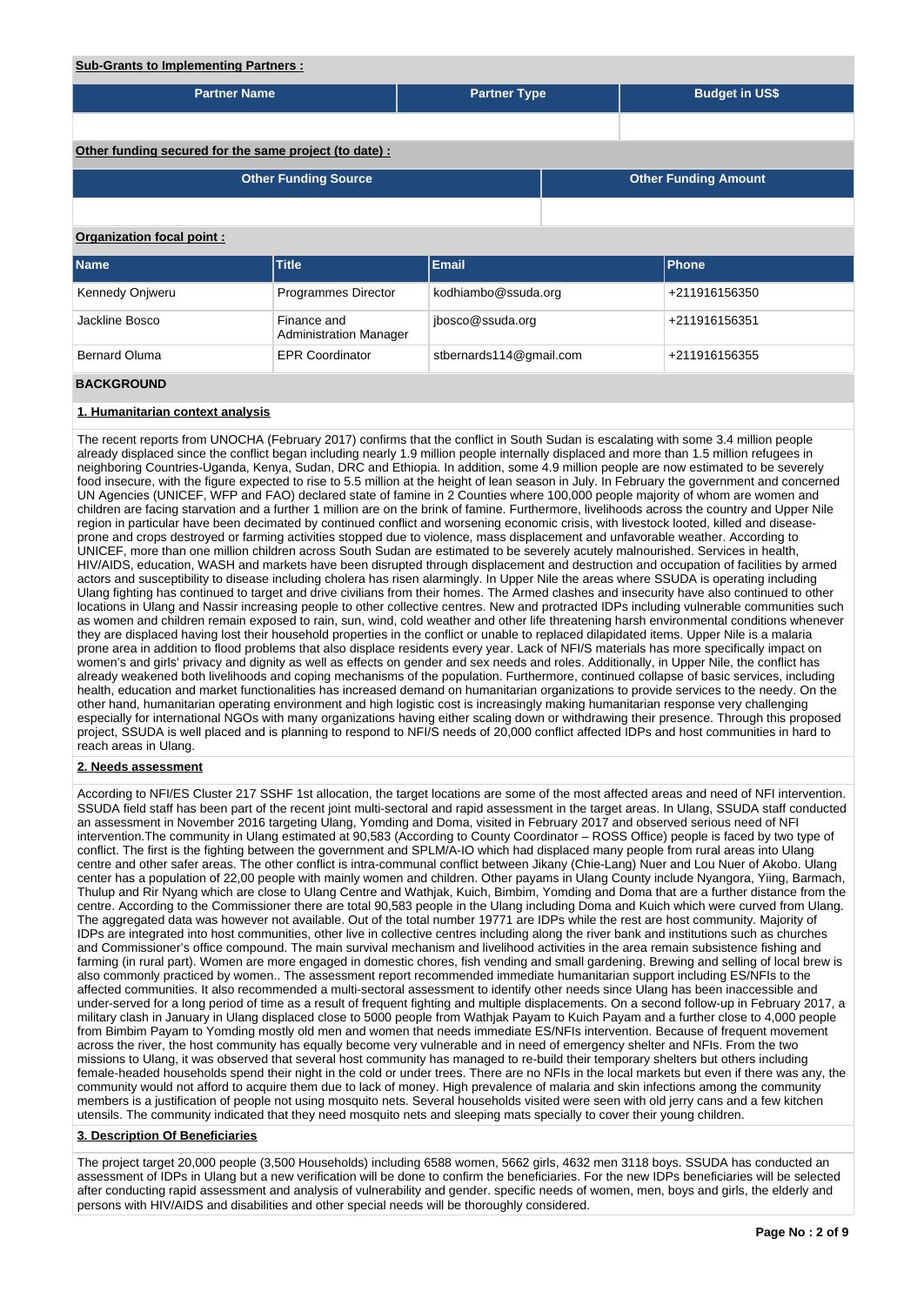# **4. Grant Request Justification**

SSUDA is one of the organization currently working in the larger Upper Nile Staten with presence in all the stated location in Upper Nile. With such advantage of presence and staff capacity and being a local organization with good working relationship with beneficiary communities, SSUDA is in best position to carry out this project. At the moment SSUDA has already conducted an initial NFI/ES assessment and is applying for pipeline this month for Ulang County. Most of the targeted beneficiaries are now displaced and depend on food aid or emergency response intervention. SSUDA has a strong presence in Ulang to coordinate and monitor the project. The target beneficiaries are those IDPs currently hosted in Ulang centre and its environs. In November SSUDA conducted rapid needs assessment in Ulang but continued insecurity prevented any form of intervention to take place. The displaced population continue to live in deplorable conditions without adequate shelter and NFIs.

#### **5. Complementarity**

SSUDA is a well-established national NGO with a long working experience in Upper NIle and specifically in areas targeted by this project. SSUDA received CHF SA2 for Ulang which has provided key lessons for learning. SSUDA has a well coordinated team of knowledgeable and experienced local staff and expatriate on the geographical area; nature of the project and good relationship with target communities. SSUDA has a fully equipped and functional office in the UN Hub, Malakal which will be used to support the implementation of the project. Besides, SSUDA in collaboration with Cordaid is implementing a three-year EU funded project in the area which will provide complement to the project especially the community managed disaster risk reduction component.

# **LOGICAL FRAMEWORK**

# **Overall project objective**

To provide timely and appropriate lifesaving Non Food Items and Emergency Shelter items to 20,000 IDPs and vulnerable host communities (men, women, girls and boys) affected by conflict in Ulang, Upper Nile.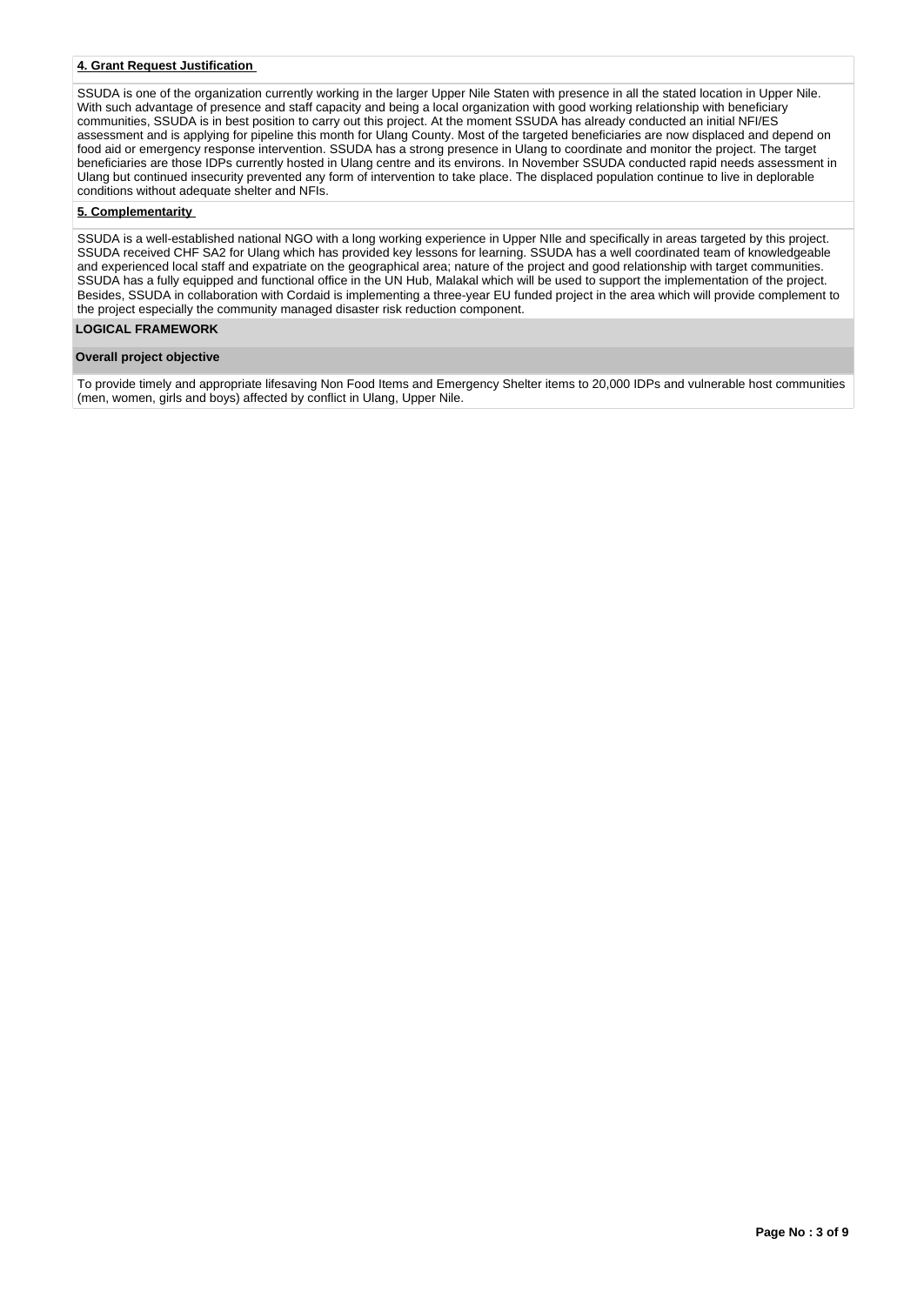| NON FOOD ITEMS AND EMERGENCY SHELTER                                                                                                    |                                                                                                      |                                 |  |  |  |  |  |  |  |  |
|-----------------------------------------------------------------------------------------------------------------------------------------|------------------------------------------------------------------------------------------------------|---------------------------------|--|--|--|--|--|--|--|--|
| <b>Cluster objectives</b>                                                                                                               | <b>Strategic Response Plan (SRP) objectives</b>                                                      | <b>Percentage of activities</b> |  |  |  |  |  |  |  |  |
| Provide life-saving non-food items and<br>emergency shelter to newly displaced people<br>in greatest need of assistance and protection. | SO1: Save lives and alleviate the suffering of<br>those most in need of assistance and<br>protection | 40                              |  |  |  |  |  |  |  |  |
| Improve the living conditions of protracted<br>IDPs in PoCs, formal IDP camps, collective<br>centres and host communities               | SO2: Protect the rights and uphold the dignity<br>of the most vulnerable                             | 40                              |  |  |  |  |  |  |  |  |
| Explore sustainable and cost-effective<br>interventions to support the cohesion of<br>vulnerable and at-risk communities.               | SO3: Support at-risk communities to sustain<br>their capacity to cope with significant threats       | 20                              |  |  |  |  |  |  |  |  |

**Contribution to Cluster/Sector Objectives :** Through this project SSUDA will be delivering timely and appropriate life-saving emergency shelter and NFIs which is contributing to objective 1 and 2.

# **Outcome 1**

Improved access to appropriate emergency shelter and Non-Food Items to displaced people and vulnerable host communities.

# **Output 1.1**

# **Description**

Target population are assessed for E/NFI needs using participatory methodology and beneficiaries' identification conducted

# **Assumptions & Risks**

Insecurity reduces

Unhindered access to the target population

## **Indicators**

|                                                                   |                                                                 |                                                                                                                   | <b>End cycle beneficiaries</b> |       |             |  | End<br>cycle  |  |  |  |
|-------------------------------------------------------------------|-----------------------------------------------------------------|-------------------------------------------------------------------------------------------------------------------|--------------------------------|-------|-------------|--|---------------|--|--|--|
| Code                                                              | <b>Cluster</b>                                                  | Indicator                                                                                                         | <b>Men</b>                     | Women | Boys  Girls |  | <b>Target</b> |  |  |  |
| Indicator 1.1.1                                                   | NON FOOD ITEMS AND<br><b>EMERGENCY SHELTER</b>                  | [Frontline] Number of assessments conducted                                                                       |                                |       |             |  | 2             |  |  |  |
|                                                                   | <b>Means of Verification: Assessment Reports</b>                |                                                                                                                   |                                |       |             |  |               |  |  |  |
| Indicator 1.1.2                                                   | NON FOOD ITEMS AND<br><b>EMERGENCY SHELTER</b>                  | [Frontline] Average response time between alarm<br>and distribution of NFI and/or emergency shelter               |                                |       |             |  |               |  |  |  |
| <b>Means of Verification:</b> Assessment and Distribution Reports |                                                                 |                                                                                                                   |                                |       |             |  |               |  |  |  |
| <b>Activities</b>                                                 |                                                                 |                                                                                                                   |                                |       |             |  |               |  |  |  |
| Activity 1.1.1                                                    |                                                                 |                                                                                                                   |                                |       |             |  |               |  |  |  |
|                                                                   | Identification and orientation of enumerators                   |                                                                                                                   |                                |       |             |  |               |  |  |  |
| Activity 1.1.2                                                    |                                                                 |                                                                                                                   |                                |       |             |  |               |  |  |  |
|                                                                   | Conduct participatory gender/age disintegrated needs assessment |                                                                                                                   |                                |       |             |  |               |  |  |  |
| Activity 1.1.3                                                    |                                                                 |                                                                                                                   |                                |       |             |  |               |  |  |  |
|                                                                   | Analyze and compile assessment report.                          |                                                                                                                   |                                |       |             |  |               |  |  |  |
| Activity 1.1.4                                                    |                                                                 |                                                                                                                   |                                |       |             |  |               |  |  |  |
|                                                                   |                                                                 | Disseminate the report to relevant stakeholders - Cluster Coordinator, Government, etc.                           |                                |       |             |  |               |  |  |  |
| Activity 1.1.5                                                    |                                                                 |                                                                                                                   |                                |       |             |  |               |  |  |  |
|                                                                   |                                                                 | Carry out beneficiaries identification and verification (Re-verification for identified beneficiaries)            |                                |       |             |  |               |  |  |  |
| Activity 1.1.6                                                    |                                                                 |                                                                                                                   |                                |       |             |  |               |  |  |  |
|                                                                   | Share the beneficiaries list with Coordinator                   |                                                                                                                   |                                |       |             |  |               |  |  |  |
| Activity 1.1.7                                                    |                                                                 |                                                                                                                   |                                |       |             |  |               |  |  |  |
|                                                                   | Awareness creation on the use of local materials in shelter     |                                                                                                                   |                                |       |             |  |               |  |  |  |
| Output 1.2                                                        |                                                                 |                                                                                                                   |                                |       |             |  |               |  |  |  |
| <b>Description</b>                                                |                                                                 |                                                                                                                   |                                |       |             |  |               |  |  |  |
|                                                                   |                                                                 | Target population in conflict affected receive appropriate lifesaving E/NFI to improve their lives and condition. |                                |       |             |  |               |  |  |  |
| <b>Assumptions &amp; Risks</b>                                    |                                                                 |                                                                                                                   |                                |       |             |  |               |  |  |  |
| Availability of enough supplies<br>Safety of staff                | Unhindered access to the affected areas                         |                                                                                                                   |                                |       |             |  |               |  |  |  |
| <b>Indicators</b>                                                 |                                                                 |                                                                                                                   |                                |       |             |  |               |  |  |  |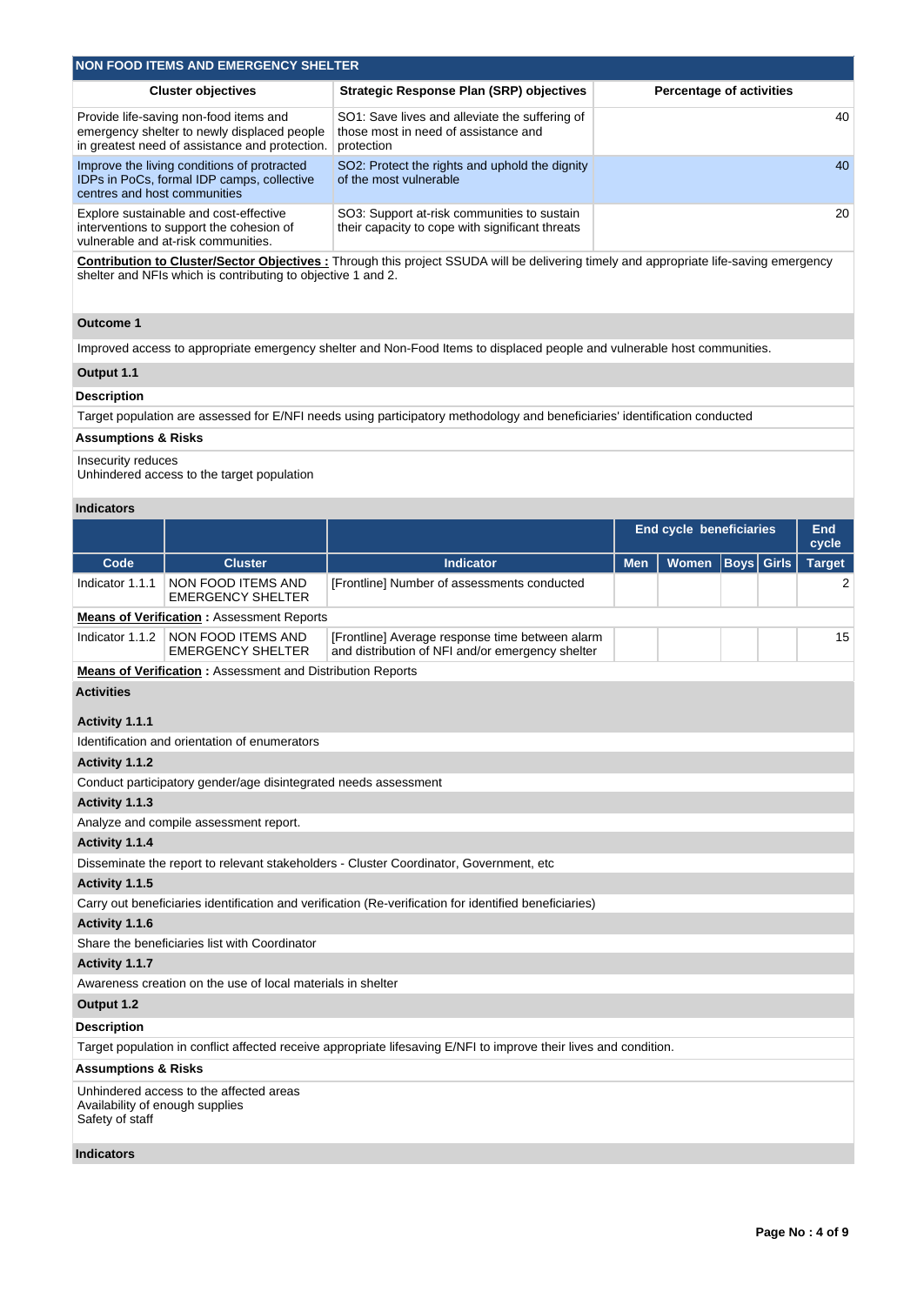|                                         |                                                                             |                                                                                                                     | <b>End cycle beneficiaries</b> |              |                   |                        | End<br>cycle  |
|-----------------------------------------|-----------------------------------------------------------------------------|---------------------------------------------------------------------------------------------------------------------|--------------------------------|--------------|-------------------|------------------------|---------------|
| Code                                    | <b>Cluster</b>                                                              | <b>Indicator</b>                                                                                                    | <b>Men</b>                     | <b>Women</b> | <b>Boys</b> Girls |                        | <b>Target</b> |
| Indicator 1.2.1                         | NON FOOD ITEMS AND<br><b>EMERGENCY SHELTER</b>                              | [Frontline] Number of people served with NFI                                                                        | 4,632                          | 6,588        | 3,11<br>8         | 5,66<br>$\overline{2}$ | 20,000        |
|                                         | <b>Means of Verification:</b> waybills<br>dispatch notes from Core pipeline |                                                                                                                     |                                |              |                   |                        |               |
| Indicator 1.2.2                         | NON FOOD ITEMS AND<br><b>EMERGENCY SHELTER</b>                              | [Frontline] Number of distributions conducted                                                                       |                                |              |                   |                        | 2             |
| list of volunteers<br>distribution list | <b>Means of Verification:</b> waybills distribution notes                   |                                                                                                                     |                                |              |                   |                        |               |
| Indicator 1.2.3                         | NON FOOD ITEMS AND<br><b>EMERGENCY SHELTER</b>                              | [Frontline] Number of people served with Shelter                                                                    | 2,500                          | 3,500        | 2,30<br>0         | 3,90<br>0              | 12,200        |
|                                         | <b>Means of Verification:</b> Distribution Report                           |                                                                                                                     |                                |              |                   |                        |               |
| Indicator 1.2.4                         | NON FOOD ITEMS AND<br><b>EMERGENCY SHELTER</b>                              | [Frontline] Number of partner's monthly<br>stock/distribution reports compiled and submitted<br>to the Cluster Team |                                |              |                   |                        | 6             |
|                                         | <b>Means of Verification : monthly reports</b>                              |                                                                                                                     |                                |              |                   |                        |               |
| <b>Activities</b>                       |                                                                             |                                                                                                                     |                                |              |                   |                        |               |
| Activity 1.2.1                          |                                                                             |                                                                                                                     |                                |              |                   |                        |               |
|                                         | Transporting supplies from nearest hub to Ulang for temporary storage       |                                                                                                                     |                                |              |                   |                        |               |
| Activity 1.2.2                          |                                                                             |                                                                                                                     |                                |              |                   |                        |               |
|                                         | Identification and orientation of distribution volunteers                   |                                                                                                                     |                                |              |                   |                        |               |
| Activity 1.2.3                          |                                                                             |                                                                                                                     |                                |              |                   |                        |               |
|                                         | Distribution of supplies to beneficiaries                                   |                                                                                                                     |                                |              |                   |                        |               |
| Activity 1.2.4                          |                                                                             |                                                                                                                     |                                |              |                   |                        |               |
|                                         | Rapid Post Distribution Monitoring                                          |                                                                                                                     |                                |              |                   |                        |               |
| Activity 1.2.5                          |                                                                             |                                                                                                                     |                                |              |                   |                        |               |
|                                         | Continuous monitoring and reporting                                         |                                                                                                                     |                                |              |                   |                        |               |
| <b>Additional Targets:</b>              |                                                                             |                                                                                                                     |                                |              |                   |                        |               |
|                                         |                                                                             |                                                                                                                     |                                |              |                   |                        |               |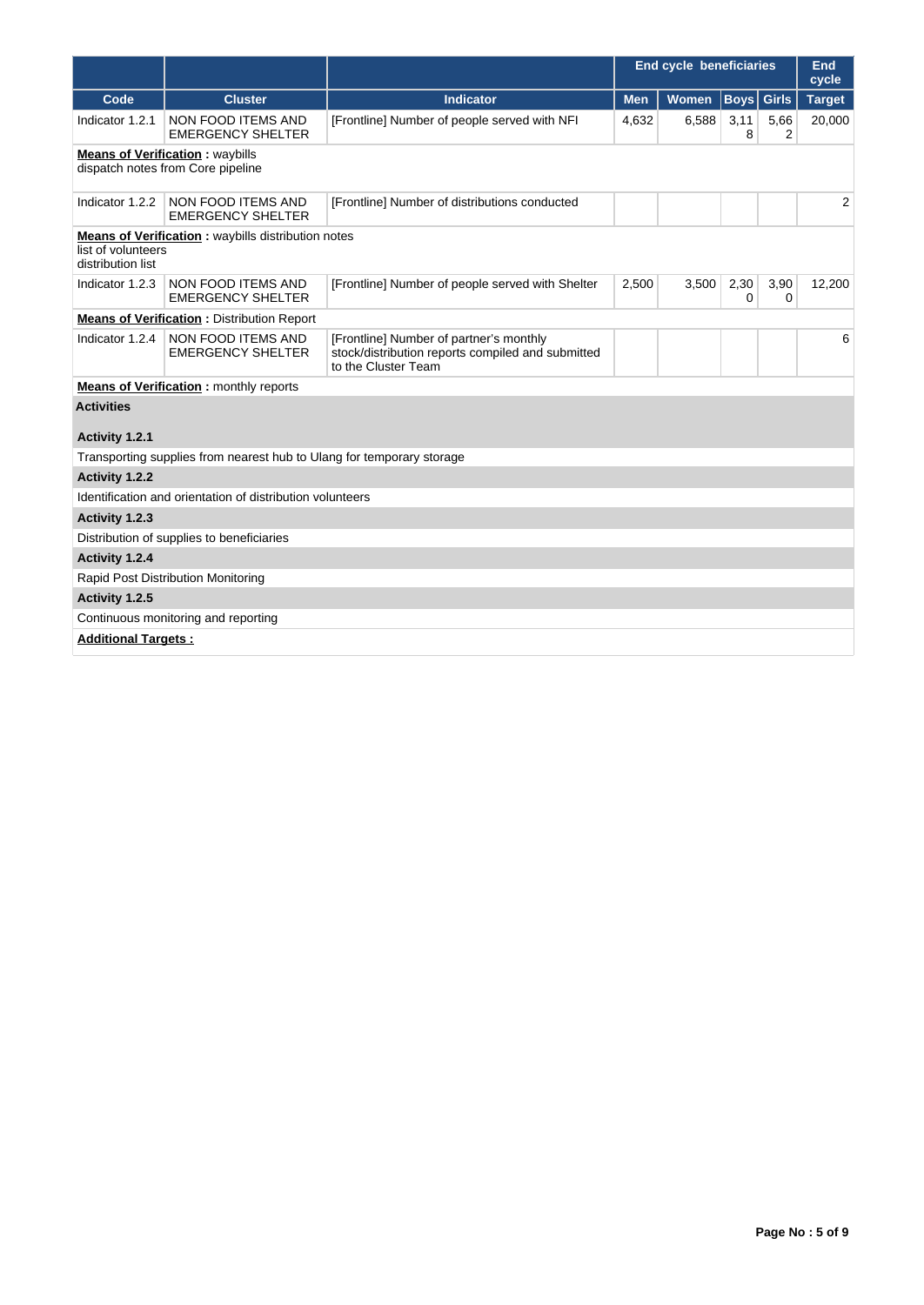# **Monitoring & Reporting plan**

Regular monitoring of activities is an integral part of the project cycle and is conducted to measure project progress against planned activities and outputs; mapping existing gaps and challenges and identifying solutions, gauging and reviewing target beneficiaries against assessment reports and emerging challenges and identifying changes to and improving modalities for success. SSUDA MEAL officer will be responsible for organizing the continuous internal monitoring in consultation with EPR Coordinator. The MEAL Officer will ensure that activities are carried out in a timely basis and they are contributing towards achieving the project objectives. This will be done through field visits, interviews, with beneficiaries (IDPs/Host Communities), meetings with communities, local authorities etc. Focused group discussions will be conducted with selected beneficiaries and community leaders. Field visits by senior management will be supported to ensure that there is coordination and communication between management and field staff will ensure that the distribution is conducted as per SPHERE Standard and that beneficiaries are allowed to raise their concerns during pre and post distribution. The project manager will receive and verify reports from MEAL Officer, approved by EPR Coordinator. SSUDA management will ensure that monthly reports - 5 Ws, progress and financial reports (GNS) are all submitted in time.

#### **Workplan**

| <b>Activity description</b>                                                                                               | Year | 1. | $\mathbf{2}$ | 3 |   | 5 | 6.       |   | 8 | 9 | 110 11 12 |  |
|---------------------------------------------------------------------------------------------------------------------------|------|----|--------------|---|---|---|----------|---|---|---|-----------|--|
| Activity 1.1.1: Identification and orientation of enumerators                                                             | 2017 |    |              |   | X |   |          |   |   |   |           |  |
| Activity 1.1.2: Conduct participatory gender/age disintegrated needs assessment                                           | 2017 |    |              |   |   | Χ |          |   |   |   |           |  |
| Activity 1.1.3: Analyze and compile assessment report.                                                                    | 2017 |    |              |   |   | X |          |   |   |   |           |  |
| Activity 1.1.4: Disseminate the report to relevant stakeholders - Cluster<br>Coordinator, Government, etc.                | 2017 |    |              |   |   |   | $\times$ |   |   |   |           |  |
| Activity 1.1.5: Carry out beneficiaries identification and verification (Re-verification<br>for identified beneficiaries) | 2017 |    |              |   |   |   | $\times$ |   |   |   |           |  |
| Activity 1.1.6: Share the beneficiaries list with Coordinator                                                             | 2017 |    |              |   |   |   | $\times$ |   |   |   |           |  |
| Activity 1.1.7: Awareness creation on the use of local materials in shelter                                               | 2017 |    |              |   |   |   |          | X |   |   |           |  |
| Activity 1.2.1: Transporting supplies from nearest hub to Ulang for temporary<br>storage                                  | 2017 |    |              |   |   |   |          | X |   |   |           |  |
| Activity 1.2.2: Identification and orientation of distribution volunteers                                                 | 2017 |    |              |   |   |   |          | X |   |   |           |  |
| Activity 1.2.3: Distribution of supplies to beneficiaries                                                                 | 2017 |    |              |   |   |   |          |   | X |   |           |  |
| Activity 1.2.4: Rapid Post Distribution Monitoring                                                                        | 2017 |    |              |   |   |   |          |   | X |   |           |  |
| Activity 1.2.5: Continuous monitoring and reporting                                                                       | 2017 |    |              |   |   |   |          |   | X | X |           |  |

### **OTHER INFO**

#### **Accountability to Affected Populations**

SSUDA works in a conflict sensitive manner, ensuring that inclusive participation of all stakeholders and in particular the beneficiaries in all stages of project cycle. The proposed action will address key life saving threats as will be identified during needs assessment including women, men and children. By conducting participatory needs assessment in an inclusive and participatory manner (also including host communities), SSUDA will not only ensure that the needs are identified but also reduction of conflict that would arise between the two groups over the distribution of items. Conducting both pre and post distribution awareness and monitoring respectively will provide feedback from the various groups of beneficiaries. Reports developed by SSUDA will also be available for community and government to access for references. SSUDA will also develop mechanisms of feedback from beneficiaries to the SSUDA and to the cluster through post distribution monitoring and reporting in small cluster meetings at County level with other agencies horizontally and vertically to the national cluster.

## **Implementation Plan**

SSUDA is responsible for all aspect of the project implementation including planning, implementation of activities, monitoring, financial management and reporting. The Executive Director is in charge of the overall implementation of the project assisted by Programmes Director whose responsibilities will be to provide technical support in to the project. The Programmes Director provides leadership and linkages while the coordinators will address technical aspects including addressing concerns of the beneficiaries through direct supervision of project officer and communicating with SSHF Secretariat on issues related to the project. At field level, the project will be coordinated and managed by Emergency Preparedness and Response Coordinator who will be reporting to the Programmes Director. The team will be assisted by a MEAL Officer and other subordinate staff and volunteers. The team will convene a planning meeting at the field level to strategically review and develop actual plan. The plan will be submitted to the management for review and approval. Once the plan is developed, roles and responsibilities of individuals and departments will be clearly set.

## **Coordination with other Organizations in project area**

| Name of the organization | Areas/activities of collaboration and rationale                                                                                                                   |
|--------------------------|-------------------------------------------------------------------------------------------------------------------------------------------------------------------|
| GOAL                     | GOAL is providing health and nutrition services in Ulang and this will<br>be an opportunity to share information on vulnerability                                 |
| Non-Violent Peace Force  | They are providing protection in Ulang which is related to ES/Shelter<br>activities                                                                               |
| ADRA and Nile Hope       | ADRA and Nile Hope are providing WASH activities in Ulang and<br>SSUDA will seek their support in mobilization of beneficiaries and<br>coordination of activities |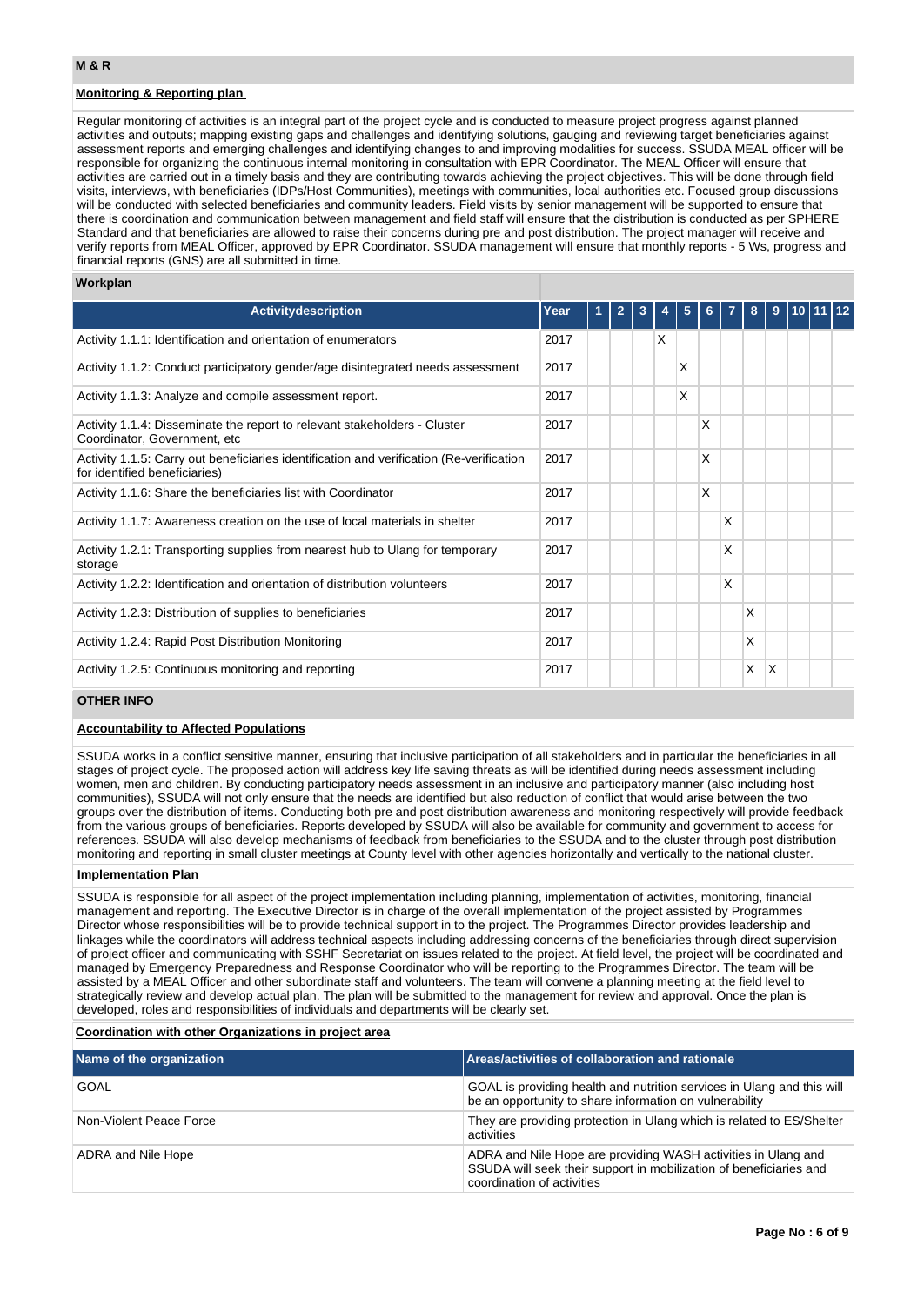### **Gender Marker Of The Project**

2a-The project is designed to contribute significantly to gender equality

#### **Justify Chosen Gender Marker Code**

SSUDA will put emphasis on conflict sensitivity by ensuring inclusive participation of different constituencies such such as women, men, boys and girls in all stages of the project cycle. SSUDA is aware that female-headed households and women in general face a lot of challenges in communities of Upper Nile but in conflict context, the challenges are even worse. It is in this regard that SSUDA takes a lot into consideration in ensuring that women and girls are not only prioritized in the distribution as the most vulnerable, but also in the decisionmaking and capacity building. Basic protection needs of both women and girls as well as men and boys will be captured very well in a segregated manner so that response is need based. SSUDA's MEAL Officer will ensure that the intervention is meeting the needs of both men and women.

## **Protection Mainstreaming**

Protection is one of the most important aspects considering the emphasis given to it by Humanitarian Coordinator during the HRP development process and presentation. SSUDA is mainstreaming protection in its programming by ensuring that the most vulnerable groups such as women and girls receive protection when they are providing information during assessment. Information provided by survivors or beneficiaries are safeguarded not to be used to expose them to harm. Our actions addresses both basic needs including NFIs that improve protection of those at risk of violations. We also pay special attention to people living with disabilities, children, child-headed and femaleheaded households. SSUDA is an active member of Protection Cluster where information and issues related to protection are shared, discussed and addressed.

# **Country Specific Information**

#### **Safety and Security**

Reports and current programme implementation from UN, international and national NGOs including SSUDA show that the present insecurity in the country and Upper Nile in particular is posses security and safety threat of aid workers and highly affecting implementation of the projects even though humanitarian interventions continue. SSUDA takes this issue into consideration by good collaboration and coordination with UN Cluster (UNDSS) and other relevant systems put in place such as working with conflict parties in a way that do not compromise safety and security of our staff. SSUDA has put all safety and security measures and guidelines to ensure compliance with UN safety and security requirements.

# **Access**

Humanitarian accessibility in the target location is still a challenge. However, with continuous advocacy and pressure some progress has been made to improve access problem and SSUDA staff have been operating in the area smoothly. Ulang is accessible by Air (UNHASS) once a week and WFP also provides food distribution through aidrops. Furthermore, movement withing Ulang County is possible by road during dry season and by river in wet season.

#### **BUDGET**

| Code | <b>Budget Line Description</b>                                                                                                                                          |   | D / S Quantity Unit | cost                         | <b>Duration</b><br><b>Recurran</b><br>ce | $\frac{9}{6}$<br>charged<br>to CHF | <b>Total Cost</b> |  |  |  |  |
|------|-------------------------------------------------------------------------------------------------------------------------------------------------------------------------|---|---------------------|------------------------------|------------------------------------------|------------------------------------|-------------------|--|--|--|--|
|      | <b>Staff and Other Personnel Costs</b>                                                                                                                                  |   |                     |                              |                                          |                                    |                   |  |  |  |  |
| 1.1  | <b>Programs Director</b>                                                                                                                                                | S | $\mathbf{1}$        | 4,000<br>.00.                | 6                                        | 20.00                              | 4.800.00          |  |  |  |  |
|      | Responsible for General Implementation of the Project and Technical Support. Salary Charged at \$4,000 per month at 20%<br><b>SSHF</b>                                  |   |                     |                              |                                          |                                    |                   |  |  |  |  |
| 1.2  | Finance and Administration Manager                                                                                                                                      | S | 1 <sup>1</sup>      | 3,500<br>.00                 | 6                                        | 20.00                              | 4.200.00          |  |  |  |  |
|      | Responsible for accurate recording and proper utilization of the project's funds. Salary charged \$3500 per month at 20% SSHF                                           |   |                     |                              |                                          |                                    |                   |  |  |  |  |
| 1.3  | <b>EPR Officer</b>                                                                                                                                                      | D |                     | $1 \overline{)3,500}$<br>.00 | 6                                        | 100.00                             | 21,000.00         |  |  |  |  |
|      | Involved in direct implementation of the project. Salary charged at \$3,500 per month 100% SSHF.                                                                        |   |                     |                              |                                          |                                    |                   |  |  |  |  |
| 1.4  | M & E Officer                                                                                                                                                           | S | 1 <sup>1</sup>      | 1,500<br>.00                 | 6                                        | 10.00                              | 900.00            |  |  |  |  |
|      | Responsible for data collection and reporting of general status of the project. Salary charged at \$1500 per month 10% SSHF                                             |   |                     |                              |                                          |                                    |                   |  |  |  |  |
| 1.5  | <b>Community Liason Officers</b>                                                                                                                                        | D |                     | 3   800.0<br>$\Omega$        | 6                                        | 100.00                             | 14,400.00         |  |  |  |  |
|      | Responsible in mobilization of the community and act as link between community and the organization. Salary charged at \$800<br>per month, 100% SSHF                    |   |                     |                              |                                          |                                    |                   |  |  |  |  |
| 1.6  | Logistics Officer                                                                                                                                                       | S |                     | $1 \mid 1,500$<br>.00        | 6                                        | 20.00                              | 1,800.00          |  |  |  |  |
|      | Responsible for the management of the warehouse and coordination of the movement of supplies to various field locations.<br>Salary charged at \$1500 per month 20% SSHF |   |                     |                              |                                          |                                    |                   |  |  |  |  |
| 1.7  | <b>Executive Director</b>                                                                                                                                               | S | 1 <sup>1</sup>      | 4.500<br>.00                 | 6                                        | 10.00                              | 2.700.00          |  |  |  |  |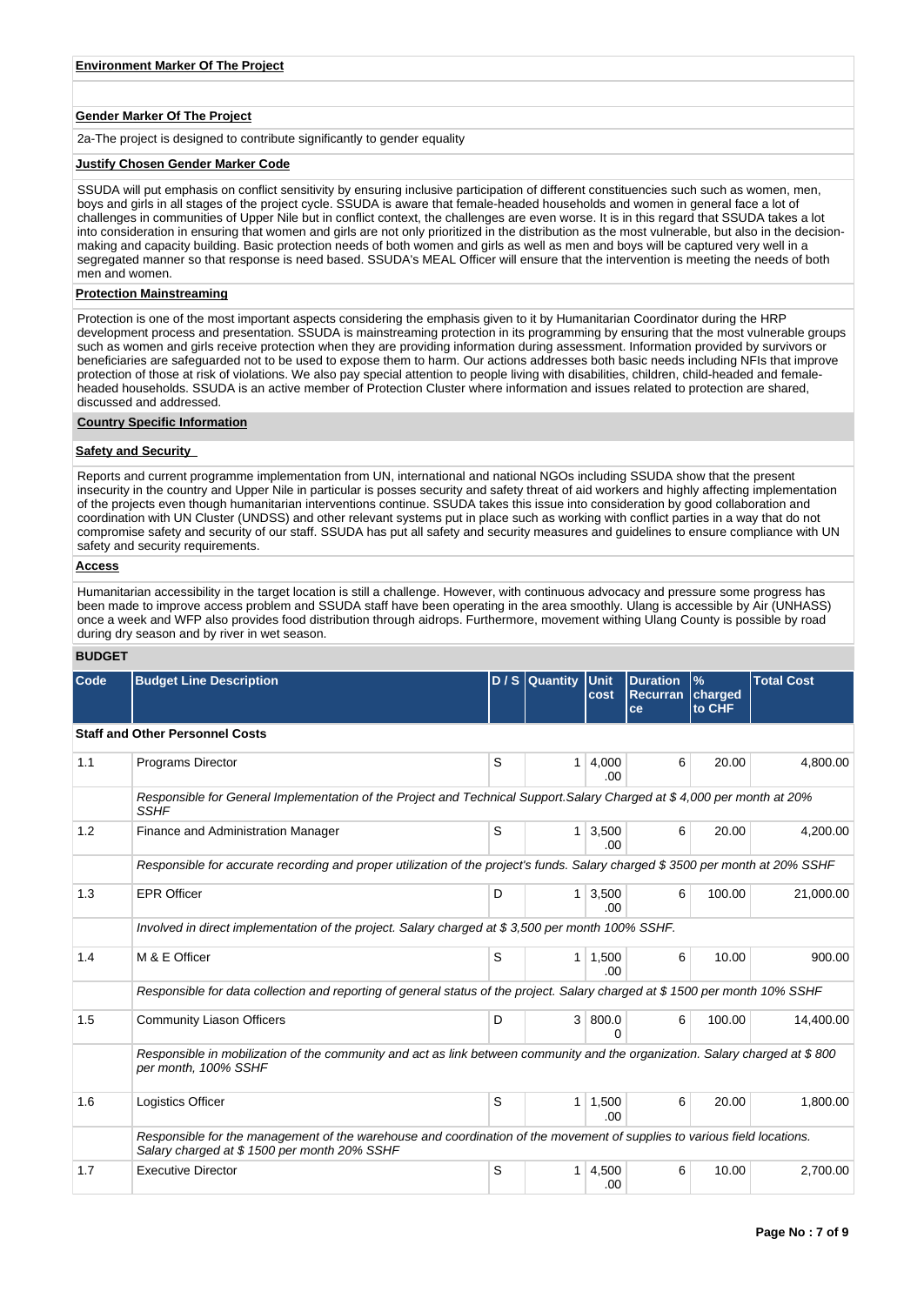|                  | Responsible for general overseeing of the project. Salary charged at 4,500 per month, 10% SSHF                                                                         |   |                |                       |              |        |           |  |  |  |  |
|------------------|------------------------------------------------------------------------------------------------------------------------------------------------------------------------|---|----------------|-----------------------|--------------|--------|-----------|--|--|--|--|
|                  | <b>Section Total</b>                                                                                                                                                   |   |                |                       |              |        | 49,800.00 |  |  |  |  |
|                  | Supplies, Commodities, Materials                                                                                                                                       |   |                |                       |              |        |           |  |  |  |  |
| 2.1              | Assessments                                                                                                                                                            | D | 5 <sup>1</sup> | 500.0<br>0            | $\mathbf{1}$ | 100.00 | 2,500.00  |  |  |  |  |
|                  | Conduct needs assessments in the 5 Locations. Charged \$500 per location, 100% SSHF                                                                                    |   |                |                       |              |        |           |  |  |  |  |
| $2.2\,$          | Visibility                                                                                                                                                             | D |                | $1 \mid 2,500$<br>.00 | $\mathbf{1}$ | 100.00 | 2,500.00  |  |  |  |  |
|                  | Purchase of visibility materials, bags, caps and T-Shirts, at an estimated cost of \$2500, 100% charged to SSHF                                                        |   |                |                       |              |        |           |  |  |  |  |
| 2.3              | Preposition of Supplies                                                                                                                                                | D |                | 5   8,000<br>.00      | 1            | 100.00 | 40,000.00 |  |  |  |  |
|                  | Transportation of Supplies from the Hub Warehouse to various distribution points. Charged at \$8000 per location, 100% SSHF                                            |   |                |                       |              |        |           |  |  |  |  |
| 2.4              | <b>Predistribution Monitoring</b>                                                                                                                                      | D |                | 15 30.00              | 5            | 100.00 | 2,250.00  |  |  |  |  |
|                  | 15 enumerators hired for pre distribution monitoring. 3 Enumerators per location for five days charged \$30 per enumerator,<br>100% SSHF.                              |   |                |                       |              |        |           |  |  |  |  |
| 2.5              | Distribution                                                                                                                                                           | D |                | 50   30.00            | 10           | 100.00 | 15.000.00 |  |  |  |  |
|                  | 50 Volunteers hired for during distribution. 10 Volunteers per location for 10 days charged \$30 per enumerator, 100% SSHF.                                            |   |                |                       |              |        |           |  |  |  |  |
| 2.6              | Post Distribution Monitoring                                                                                                                                           | D |                | 15 30.00              | 5            | 100.00 | 2,250.00  |  |  |  |  |
|                  | 15 enumerators hire for post distribution monitoring. 3 Enumerators per location for five days charged \$30 per enumerator, 100%<br>SSHF.                              |   |                |                       |              |        |           |  |  |  |  |
| 2.7              | Hiring of Vehicle                                                                                                                                                      | D | 5              | 200.0<br>ი            | 10           | 100.00 | 10,000.00 |  |  |  |  |
|                  | Hire of land cruiser for ten days in five locations at \$200 charged 100% SSHF                                                                                         |   |                |                       |              |        |           |  |  |  |  |
| 2.8              | <b>Plastic Sheets</b>                                                                                                                                                  | D |                | 10 40.00              | 1            | 100.00 | 400.00    |  |  |  |  |
|                  | Purchase of 10 plastic sheets during transportation and distributions at \$45 charged 100% SSHF Field Location                                                         |   |                |                       |              |        |           |  |  |  |  |
|                  | <b>Section Total</b>                                                                                                                                                   |   |                |                       |              |        | 74,900.00 |  |  |  |  |
| <b>Equipment</b> |                                                                                                                                                                        |   |                |                       |              |        |           |  |  |  |  |
| 3.1              | Projectors                                                                                                                                                             | D | 1              | 600.0                 | 1            | 100.00 | 600.00    |  |  |  |  |
|                  | Procure 1 Projector to assist in training sessions and meetings. Charged at \$ 600 per projector, 100% SSHF                                                            |   |                |                       |              |        |           |  |  |  |  |
| 3.2              | Laptop                                                                                                                                                                 | D | 1              | 900.0<br>n            | 1            | 100.00 | 900.00    |  |  |  |  |
|                  | Purchase for Computer Laptop for Community Liaison Officer at Ulang for timely reports                                                                                 |   |                |                       |              |        |           |  |  |  |  |
|                  | <b>Section Total</b>                                                                                                                                                   |   |                |                       |              |        | 1,500.00  |  |  |  |  |
|                  | <b>Contractual Services</b>                                                                                                                                            |   |                |                       |              |        |           |  |  |  |  |
| 4.1              | Offloading and Loading of Supplies                                                                                                                                     | D | 5 <sup>1</sup> | 500.0<br>0            | $\mathbf{1}$ | 100.00 | 2,500.00  |  |  |  |  |
|                  | Loading and offloading of supplies at the river banks, warehouses and final distribution points. Charged \$500 per field location in<br>all the 5 locations, 100% SSHF |   |                |                       |              |        |           |  |  |  |  |
|                  | <b>Section Total</b>                                                                                                                                                   |   |                |                       |              |        | 2,500.00  |  |  |  |  |
| <b>Travel</b>    |                                                                                                                                                                        |   |                |                       |              |        |           |  |  |  |  |
| 5.1              | <b>Programs Director</b>                                                                                                                                               | D | 1 <sup>1</sup> | 550.0<br>0            | 2            | 20.00  | 220.00    |  |  |  |  |
|                  | Travel for programs Director twice during the entire project period. \$550 per round trip, 20% SSHF                                                                    |   |                |                       |              |        |           |  |  |  |  |
| 5.2              | M & E Officer                                                                                                                                                          | D | 2 <sup>1</sup> | 550.0<br>0            | 2            | 50.00  | 1,100.00  |  |  |  |  |
|                  | Travel for M & E Officer twice from Juba to Ulang on round trip \$550, 50% SSHF                                                                                        |   |                |                       |              |        |           |  |  |  |  |
| 5.3              | Monitoring                                                                                                                                                             | D |                | 1   97.00             | 6            | 100.00 | 582.00    |  |  |  |  |